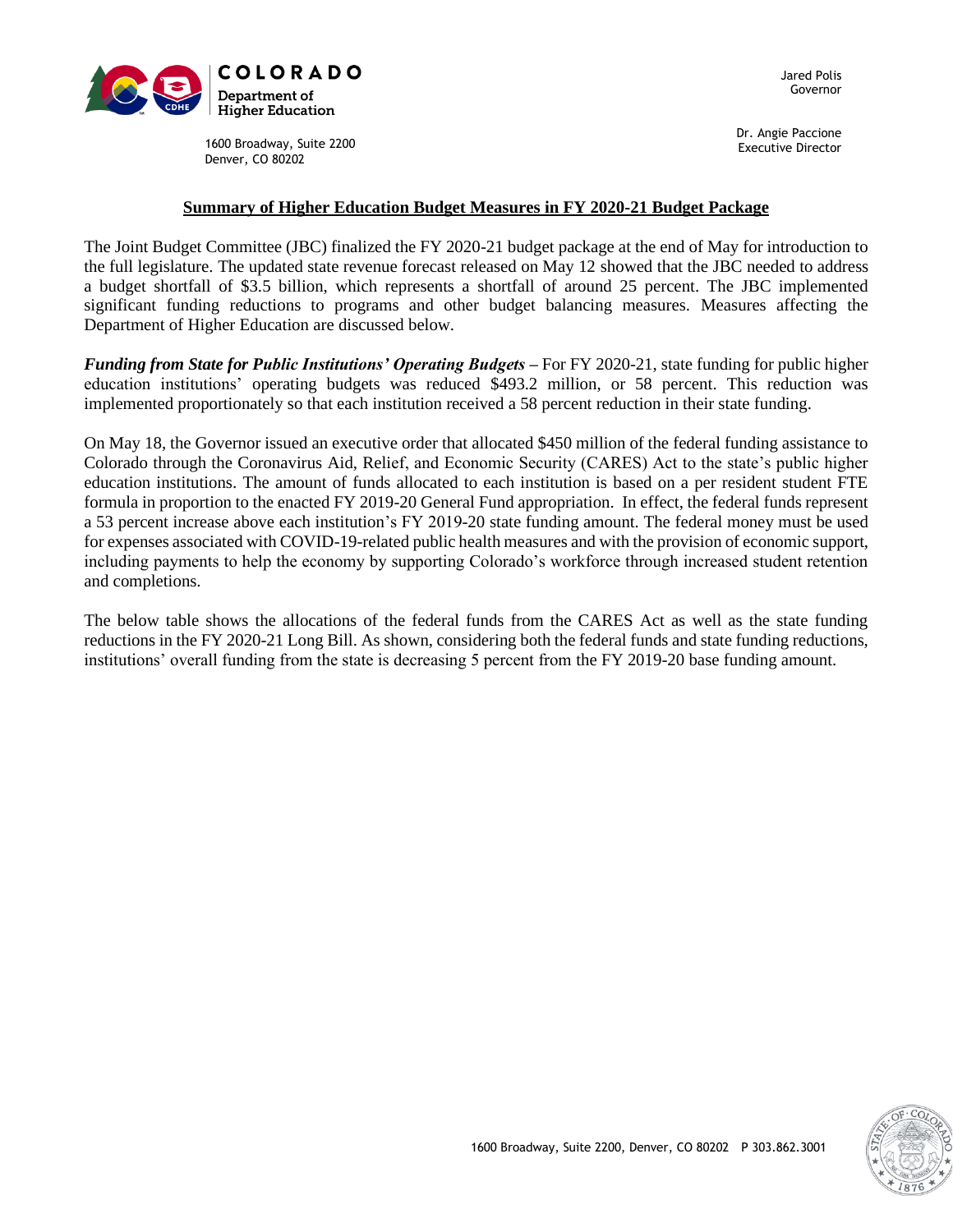|              | <b>Federal Funds</b><br>through CARES<br>$Act^*$ | FY 2020-21<br><b>State Funding</b><br><b>Reduction</b> | <b>Overall Change</b><br>from FY 2019-<br><b>20 Base State</b><br><b>Funding</b> |
|--------------|--------------------------------------------------|--------------------------------------------------------|----------------------------------------------------------------------------------|
| Adams        | \$9.1                                            | (\$10.0)                                               | $-5%$                                                                            |
| Mesa         | \$17.0                                           | (\$18.7)                                               | $-5%$                                                                            |
| Metro        | \$33.7                                           | $(\$36.9)$                                             | $-5%$                                                                            |
| Western      | \$8.0                                            | $(\$8.7)$                                              | $-5%$                                                                            |
| <b>CSU</b>   | \$90.4                                           | $(\$99.1)$                                             | $-5\%$                                                                           |
| <b>FLC</b>   | \$7.5                                            | $(\$8.2)$                                              | $-5%$                                                                            |
| <b>CU</b>    | \$127.7                                          | (\$140.0)                                              | $-5%$                                                                            |
| <b>Mines</b> | \$13.4                                           | (\$14.7)                                               | $-5%$                                                                            |
| <b>UNC</b>   | \$24.9                                           | $(\$27.3)$                                             | $-5%$                                                                            |
| <b>CCCS</b>  | \$100.5                                          | (\$110.1)                                              | $-5%$                                                                            |
| <b>CMC</b>   | \$4.8                                            | $(\$5.2)$                                              | $-5%$                                                                            |
| <b>AIMS</b>  | \$5.6                                            | $(\$6.2)$                                              | $-5\%$                                                                           |
| <b>ATCs</b>  | \$7.4                                            | $(\$8.1)$                                              | $-5\%$                                                                           |
| Total        | \$450.0                                          | $(\$493.2)$                                            | $-5%$                                                                            |

**Federal Funds through CARES Act and State Funding Reduction by Institution, \$s in Millions**

\* For expenses between March and December 2020.

*State Funding for Capital Construction/Renewal/IT –* The amount of funding for capital construction, renewal and IT projects at institutions of higher education varies widely from year to year. In February, the Capital Development Committee (CDC) and Joint Technology Committee (JTC) recommended the Joint Budget Committee (JBC) fund \$124.7 million for higher education capital construction/renewal, \$28.2 million for controlled maintenance, and \$23.4 million for IT. The budget shortfall resulting from COVID-19, however, led the JBC to act to eliminate all but \$2.0 million to fund the Emergency Controlled Maintenance Fund in the FY 2020- 21 budget on May 4<sup>th</sup>.

However, on May  $26<sup>th</sup>$ , the JBC introduced HB 20-1377 to provide additional capital and maintenance funding. This bill would require up to \$49 million (current projection) of the proceeds of the SB 17-267 lease-purchase agreements second tranche to be transferred to the capital construction fund to fund controlled maintenance and capital renewal projects. On June  $1<sup>st</sup>$ , the CDC allocated the projected \$49 million to all Level 1 controlled maintenance projects including out years, Phase 2 of Adams State University's Plachy Hall project, University of Northern Colorado's Boiler Replacement project, and the balance going towards the Emergency Controlled Maintenance Fund.

Further, on June 1<sup>st</sup>, the CDC discussed using a certificate of participation financing program for \$65 million to fund Phase 3 of University of Colorado's Anschutz Health Sciences Building project, Phase 3 of Colorado State University's Shepardson Building Renovation and Addition project, and Phase 2 of Fort Lewis College's Health Sciences Center.

### *Other Reductions*

### **Educator Loan Forgiveness Program**

Cut \$1,618,016 General Fund across the two years (\$500,000 in FY 2019-20 and \$1,118,016 and 1.5 FTE in FY 2020-21. Provided up to \$5000 loan forgiveness annually for up to 100 rural educators, exponential program growth over 5 years.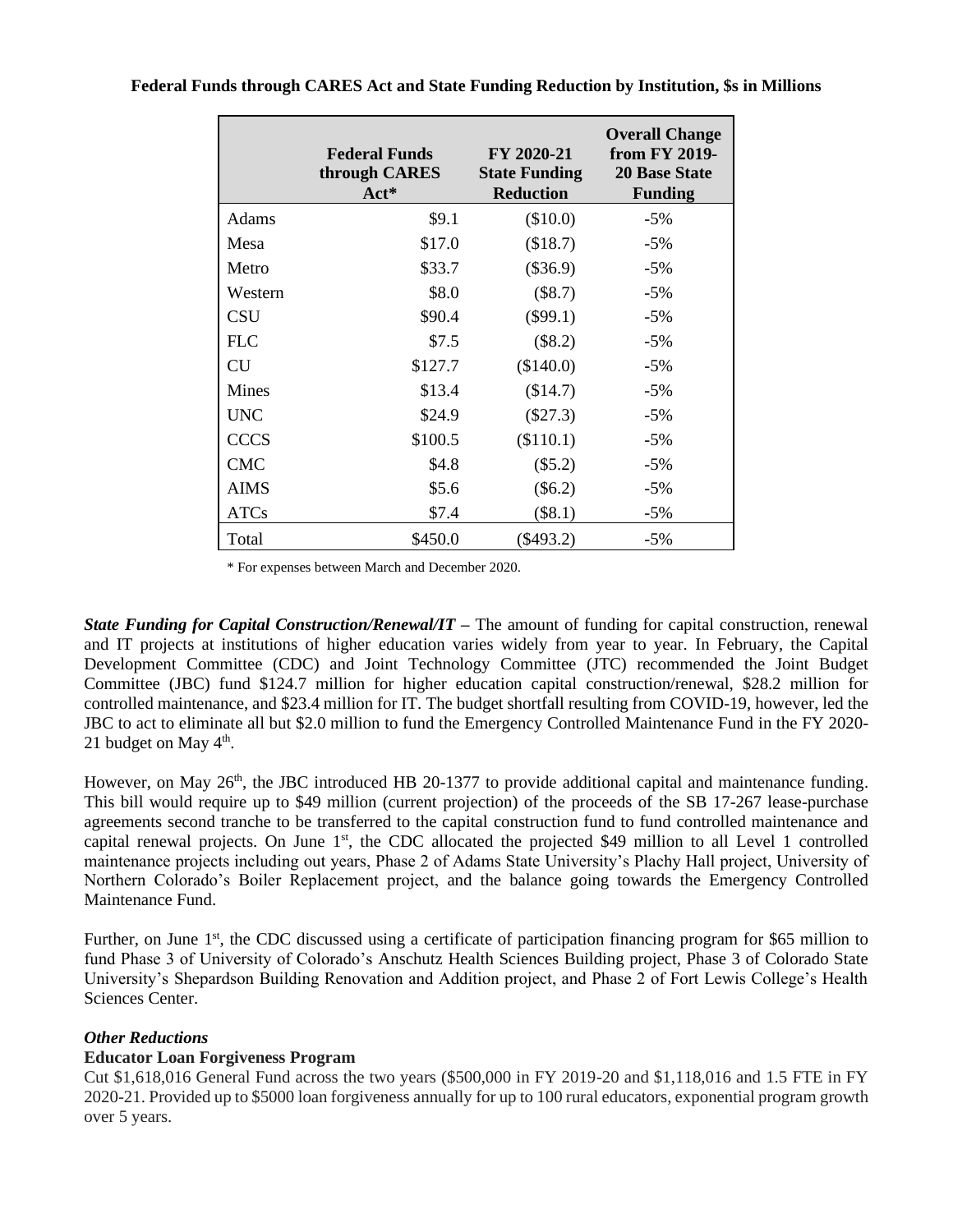# **Growing Great Teachers Grant Program**

Cut \$2,299,100 General Fund across the two years (\$1,125,000 in FY 2019-20 and \$1,174,100 and 0.5 FTE in FY 2020-21). Provided training and stipends for teachers who serve as mentors for teacher candidates participating in clinical practice.

# **Second Chance Scholarships Program**

Cut \$560,227 General Fund across the two years (\$200,000 in FY 2019-20 and \$310,227 and 1.0 FTE in FY 2020- 21). Provided scholarships and counseling to assist persons who were previously committed to the Division of Youth Services and are pursuing a postsecondary credential. \$50,000 of the program's FY 2019-20's appropriations were preserved to fund scholarships.

# **Department Budget Request (R11) Colorado Opportunity Scholarship Initiative**

Removed the \$3.0 million General Fund increase for COSI. Would have provided additional \$3 million to COSI for scholarships and support services, bringing total annual appropriation to \$10 million.

### **Colorado Opportunity Scholarship Initiative**

Cut \$1,000,000 General Fund in FY 2020-21, \$6 million remaining appropriation for FY 2020-21. COSI provides scholarships and wraparound support services to students around the state, this cut will impact operations but does not eliminate the program.

# **Department Budget Request (R6) Area Technical College Grant Program**

Removed the previously approved \$3,171,650 General Fund appropriation for the Area Technical College Grant Program. Program would have provided grants to area technical colleges for identified capital construction and equipment purposes.

# **Department Budget Request (R5) Accountability Dashboard**

Removed the funding for the new positions (\$123,802 General Fund and 1.4 FTE in FY 2020-21, annualizing to \$125,385 and 1.5 FTE for the second and final year of the positions). Request would have provided additional Data, Research, Policy FTE to allow for additional data analysis and data democratization

### **Department Budget Request (R7) Chief Educational Equity Officer**

Removed the funding for the new position, \$123,892 General Fund and 0.9 FTE in FY 2020-21, annualizing to \$130,120 and 1.0 FTE plus centrally appropriated amounts in FY 2021-22. Staff position to advance statewide equity work.

# **Inflationary adjustment for Colorado Geological Survey**

Removed the previously approved \$81,873 total funds inflationary adjustment for FY 21. The Colorado Geological Survey is housed at CSU Fort Collins and provides statewide geology research and service.

### **Dependent Tuition Assistance Program (DTAP)/Work Study**

Reduced the work-study line item by \$284,000 to offset a previously approved increase of the same amount in the DTAP line. DTAP is an entitlement program providing tuition and room and board payments on behalf of dependents of police and firefighters killed or permanently disabled in the line of duty.

### **Rural Teaching Fellowships**

The JBC previously approved an appropriation of \$1,209,354 General Fund and 0.8 FTE for the Rural Educator Recruitment, Retention, and Professional Development line item; this line item was subsequently reduced by \$500,000 General Fund for a total of \$704,354 General Fund. However, there is \$500,000 remaining of the FY 2019-20 appropriation that will rollforward for use in FY 2020-21. The overall line items supports multiple programs authorized under Sections 23-76-101 through 106, including funding for a rural education coordinator, funding for the high school teacher cadet program in rural schools, stipends for student teachers doing student teaching in rural areas, stipends for teachers in rural areas pursuing alternative teacher certification, and stipends for rural teachers who are pursuing National Board Certification and teachers pursuing other specified professional development activities.